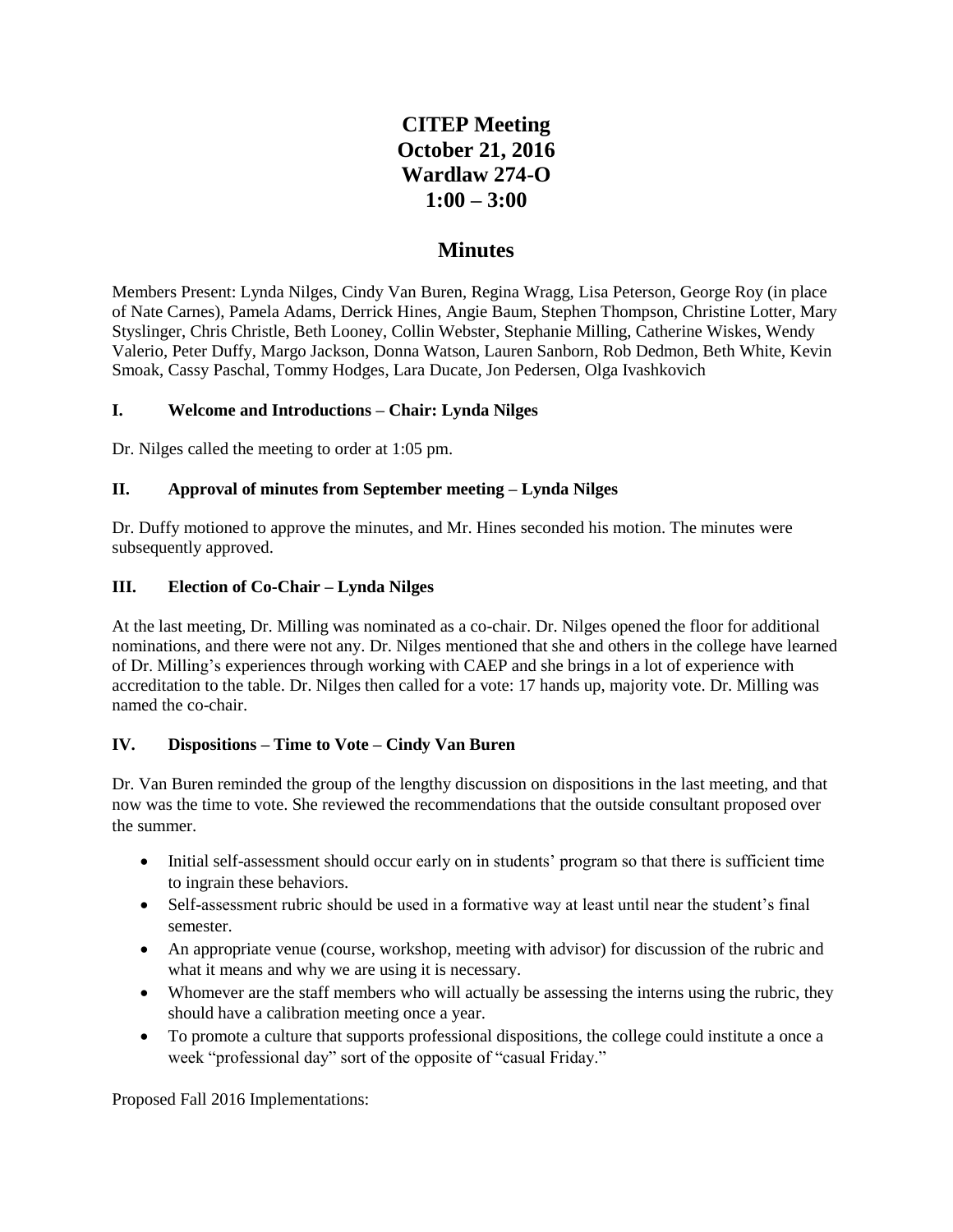- Dispositions Procedures (handout)
- [Disposition Self Assessment Form \(](https://www.surveymonkey.com/r/COETeaching)handout)
	- EDTE 201 and MUED program are piloting the assessment now
	- Proposal to include the dispositions with professional program and/or internship application
- Professional Dispositions Intervention Form (handout) Art Education has already piloted the dispositions intervention form and given us valuable feedback.

Dr. Van Buren then opened the floor for comments and approval. Dr. Ducate questioned the number of times that dispositions should be assessed…is this the recommended number? Dr. Van Buren replied that this is the minimum that we would do. CAEP suggests that it should not be a snapshot, but that this is something we should be assessing throughout the program. A program area is free to do more than the minimum when it comes to teacher dispositions.

Ms. Paschal commented that from the field, this makes so much sense. This will allow for candidates to see where they should be in their career prior to becoming a classroom teachers.

Dr. Styslinger questioned that with the dispositions self-assessment being presented with the application online, will this appear as summative? Dr. Wragg replied that once we get the information, the data will go to the Director of Clinical Experiences and then distribute to program areas…program areas will not have to go into Survey Monkey to retrieve the information. It's what we do with it, not how obtain the information.

Mr. Dedmon added that everyone will complete the self-assessment when entering the professional program, but others may take it at other times based upon program area decisions.

Dr. Christle then added that she believes we should catch the candidates' behaviors or questions regarding dispositions prior to their internship. Dr. Wragg replied that at any time, the program can request a link to the self-assessment to administer to your class or an instructor. We are not using the data to assign a grade, but we would have this data throughout the course of their program.

Dr. Van Buren added that another piece of data we will have is if anyone completes dispositions intervention forms, these forms will all go to one place. If Candidate A gets five different intervention forms from different areas, we will know that and be able to address it.

Dr. Christle said that if this will help us catch behaviors before they get too far, such as a student being rude in class, then we need to implement our own dispositions assessment in our program areas. Dr. Van Buren replied that if a student is being rude in class, she would recommend implementing the intervention form.

Mr. Dedmon added that he thinks that this will be fantastic because currently the only place we have time to do an action plan is during their internship.

Dr. Valerio then said that she selected this semester to include the dispositions in all of the Music methods courses and has made this part of the students' grades. She said that this makes the students very aware of the required dispositions.

Dean Pedersen then asked if there are there are any other programs outside of education that use dispositions. Dr. Milling replied that she would imagine that the medical healthcare fields would. Normally nursing programs have similar issues that we have to deal with. This may assist in implementing procedures for the College of Education.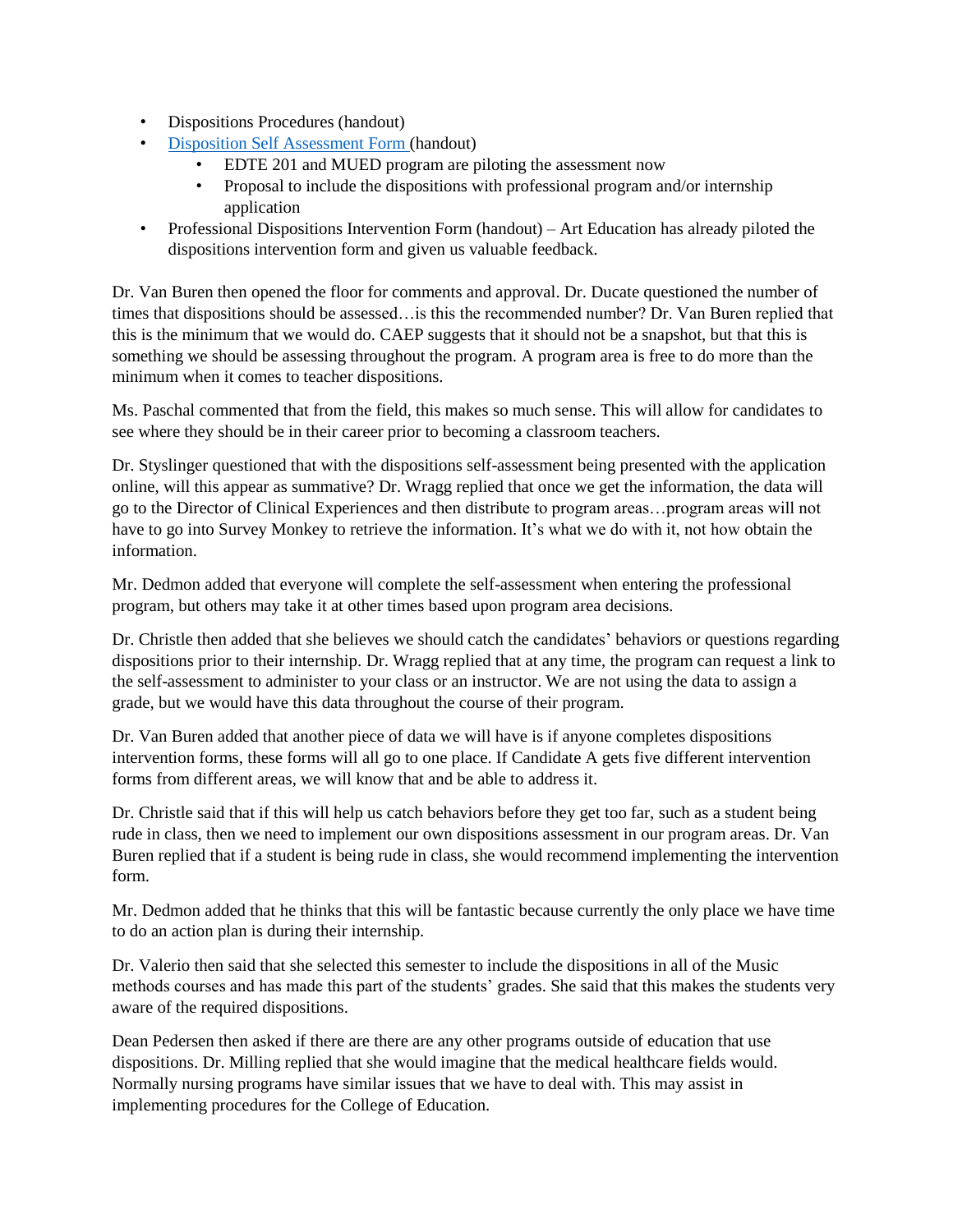Dr. Van Buren said that what we ultimately want to avoid is a candidate that is in Internship B with an issue and we all agree that we knew this was going to happen. If we have those conversations earlier with paperwork, then we could avoid that situation or help an intern early.

Dean Pedersen then said if you go back in history, dispositions were oftentimes used in not allowing students into internships and lawsuits were filed. He is supportive of the idea that we have got to get a hold on how we get the students to understand professionalism and what it means to be a professional. He warned to be especially cautious in how you assess and measure outcomes during these pilots.

The committee then voted on the implementation of the dispositions procedures. There were not any thumbs down or neutrals, and the committee decided to take out the part regarding the "professional day" (the last bullet) since there is a dress code explained in the clinical experiences manual.

Mr. Dedmon then added that now that the dispositions self-assessment has been approved, the professional program application should now be ready to implement electronically. Mr. Dedmon and Ms. Watson will work to move all program areas over to the electronic application.

#### **V. Teacher Induction Model – Tommy Hodges**

Dr. Hodges stated that one of the requirements of CAEP is that the college shows impact on our candidates' performances on their students in the classroom. The state does not provide this data for us so we are tasked with providing this. One of the ideas here is to position us as a college to be able to collect data on our program completers during their first three years in the classroom. We wanted to bring the recommendation to this group…we would be able to collect data for CAEP to show impact on our completers.

Dr. Hodges then posed that although it is a requirement of CAEP, why is it good practice? We all believe that our candidates are not done learning after leaving our program. It is an initial program…providing support mechanisms to students during their first few years teaching is a practice that we should implement. This is a draft, general overview of what that might look like. This involves key personnel that we would have to hire such as an Induction Coordinator to oversee this for the college. We will have to implement Blackboard or something similar. We do need buy-in from this group and to decide how to collect the data.

A committee member then questioned if we would begin with a small group for the Induction Model. Dr. Hodges replied that when he and others initially discussed this, it was decided that we would pilot a small group first. Dr. Van Buren then added that Dean Pedersen has had a detailed discussion with the Superintendent of Lexington Two and the college may start with a group in this district. She emphasized this is just one possibility for how we might approach the initial implementation. We could also start with graduates from one major or we could start with teaching fellow graduates. From a CAEP perspective, the college would want to have a small pilot of this occurring by the time CAEP visits next fall. Philosophically, Dr. Hodges and the group just wants to know if CITEP is in agreement with this, but not to be concerned over logistics or funding.

Dr. Duffy shared that he felt it was a strong document and provided a really good vision of what this could look like. Having 11 graduate students, he is unaware of how we would implement this though. Dr. Hodges replied that that there are different models where they have developed contracts with districts that include an instructor but also has facilitators that are doing the more day to day work. Doctoral students that have been classroom teachers can also be these induction specialists inside programs or facilitators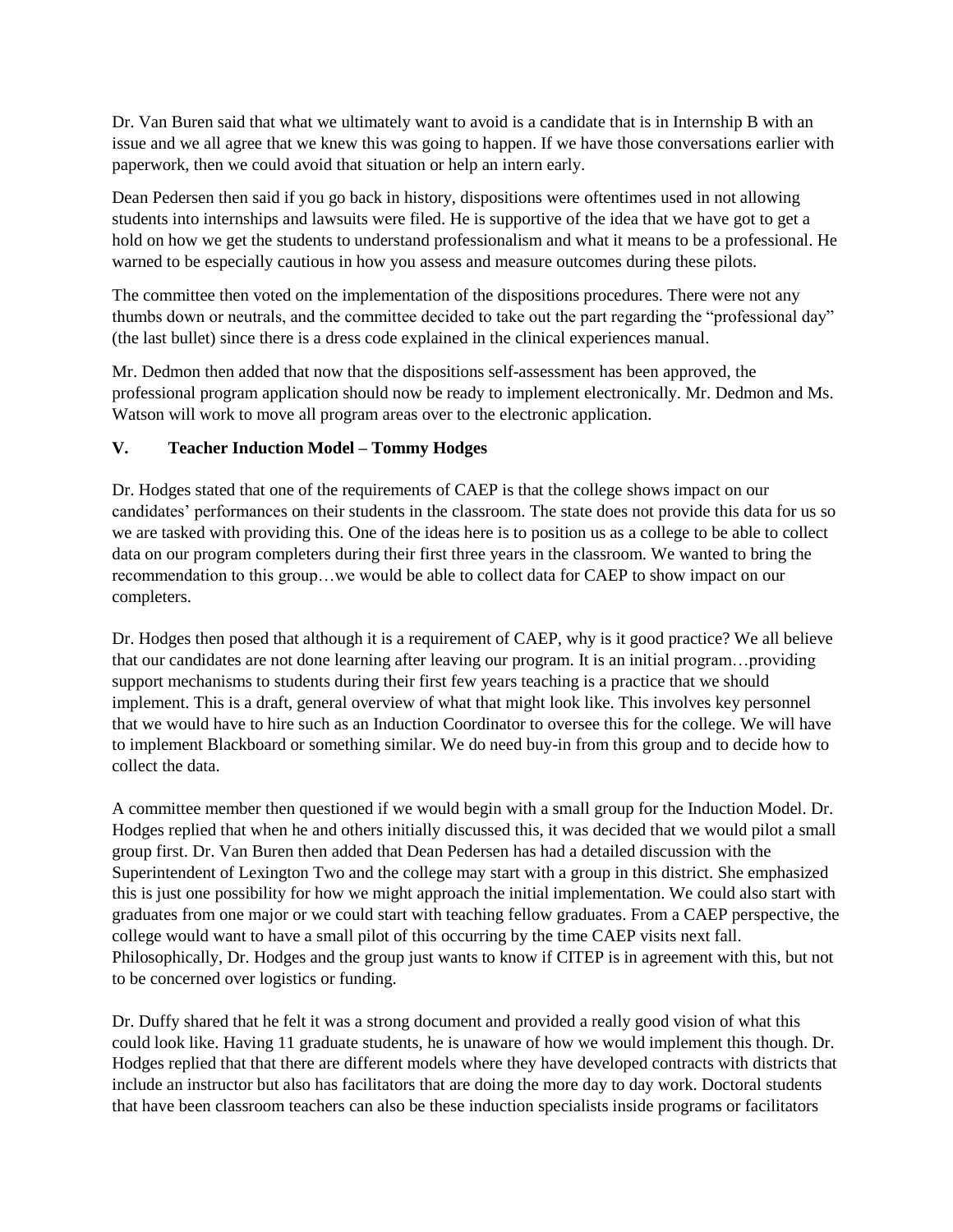that are experienced teachers in districts. This is not necessarily all in-house or faculty that the college currently has. When surveyed, students felt confident in their content knowledge but less confident in classroom management, assessment, etc. so content knowledge may not be an area of concern to focus on.

Dr. Christle then added that this is definitely best practice because we cannot teach our candidates how to be good teachers until they have their own classroom. Behavior management or how to work with diverse populations can be something that someone provides to all teachers and does not need to be area specific.

Mr. Smoak agreed and said that he is a strong proponent of this. Statistically, more teachers are leaving the profession in 3 years than they were 5 years ago, so he welcomes additional resources and availability. He would also like to partner with the university so we are both helping each other.

Dr. Nilges said that she definitely sees the need for it and believes that it will also be very helpful with the candidates. What is the incentive for the candidates?

Mr. Smoak then added that teachers will have to agree to this and not be required to participate. Graduate courses could also be an incentive.

Dr. Roy replied that he believes that teachers would reach out to us more frequently. If they would like resources on classroom management, then they may be more willing to reach out to USC than their principal.

Dr. Van Buren added that Dean Pedersen met with Dr. Hodges and Dr. Roy and is very in favor of the proposal.

Dr. Hodges added that the proposal is generic and vague for a reason, so that we are not dictating policy. It should be design-based and changed over time.

Dr. Duffy said that he still had a lot of questions, but is in favor. What are the next steps? When can we propose questions?

Dr. Van Buren replied that she wants to notify Dean Pedersen that CITEP is in favor of this and begin crafting a job description for the University Induction Coordinator, seek approval for hiring someone, and then begin a subgroup that includes an Associate Dean to spell out some of these specifics. In the meantime, any questions can be sent directly to Dr. Van Buren. The committee voted in favor of the proposed model.

## **VI. Unit Work Sample – Update – Regina Wragg**

Dr. Wragg began by "reviewing the ask."

- All program areas have this key assessment, but no explicitly common criteria, to measure candidate planning, implementation, and assessment of curriculum
- Recommended as a Unit Wide assessment by CAEP Steering Committee
- From unit-wide review through the perspective of CAEP standards, we have two areas of deficiency– technology, college- and career-ready standards

SCTS 4.0 (previously called NIET) and USC COE UWS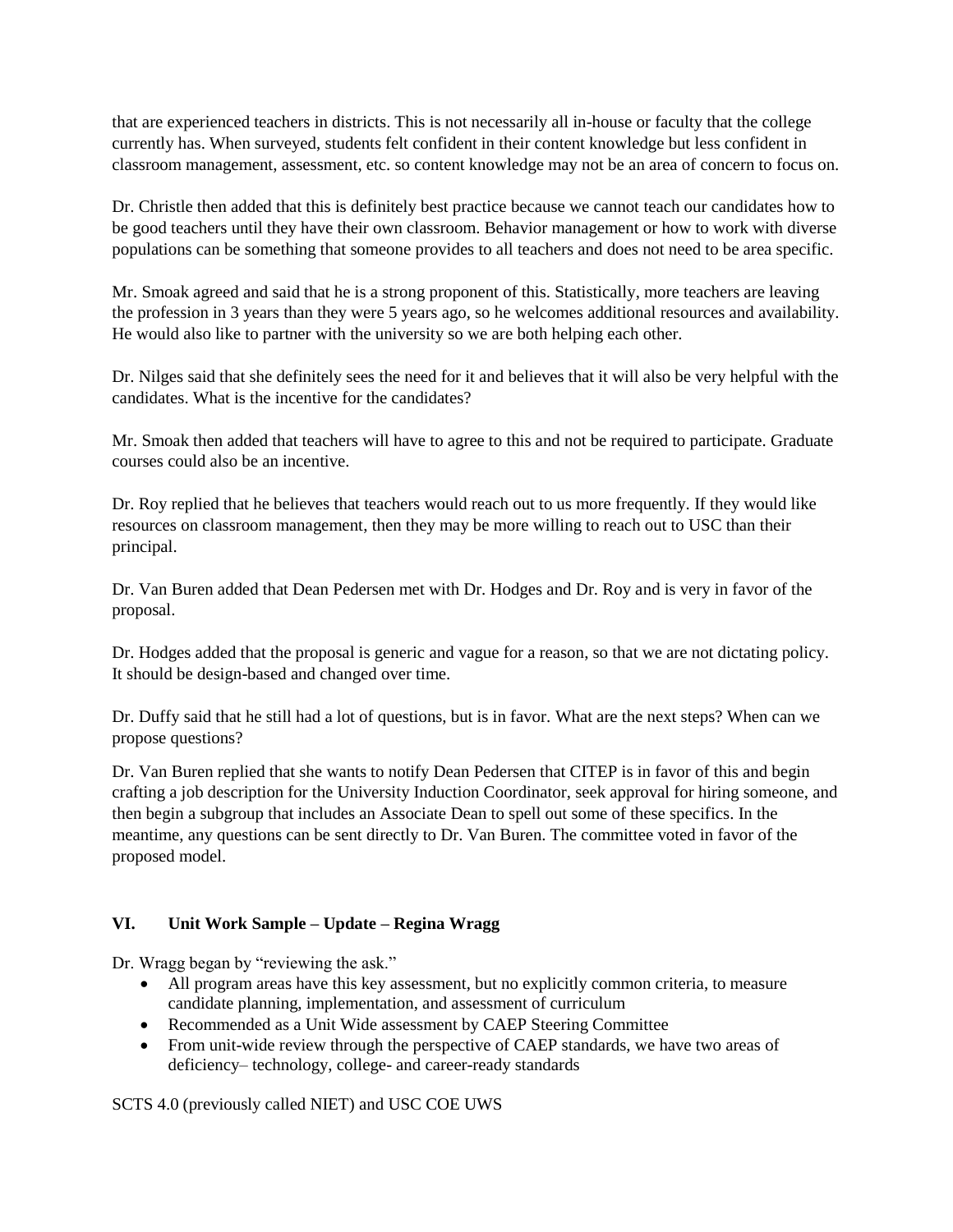- Select Unit Work Sample rubric criteria that are similar to or have been developed to enhance SCTS 4.0
	- o Enhance technology and unit-specific planning, implementation, and assessment criteria
- Opportunity to promote continuity of expectations within the unit and the greater state professional community

Dr. Wragg then reviewed the comments from program review on the proposed rubric from Secondary programs and PEDU.

- can adequately measure planning, implementation and assessment of curriculum in your program area, and
- criteria you would add to effectively assess how technology is used to enhance and measure learning.

Dr. Baum said that Early Childhood just met this morning and discussed. Their initial thought was that they were fine. They don't currently use the Unit Work Sample as a unit-wide assessment. Are you asking us to use it as a key assessment?

Dr. Wragg explained the difference between a unit-wide key assessment and program assessment. Your program is contributing data to the Unit Work Sample, but your program area does not have to use this data for your program. You would have to implement this even if it is not used as a key assessment. The "ask" is ensuring that all program areas' candidates are contributing to this. Today is not the approval day, but just a discussion day.

Dr. Lotter added that "evidence of student learning" would need to be added. Secondary met and decided that there were several pieces missing. Dr. Nilges then added that PE agreed that we need more of a reflective piece.

Dr. Milling: Three areas: long range planning, unit goals and how they are assessed, and post-assessment analysis and results. Dr. Wragg: From the OAA perspective, if everyone agrees with the criteria, your assignments can differ and be 1 or 10.

Dr. Styslinger added that she was envisioning this as a supplemental rubric. A data collection tool for meeting the college's data needs. She would use this in addition to what she is already using for her Unit Work Sample.

Dr. Wragg replied that Dr. Styslinger is correct and the hope is that this task force would develop this criteria and decide which criteria is already being evaluated in their programs. Lynda Nilges, Peter Duffy, Christine Lotter, and Kevin Smoak volunteered to be a part of the task force. Dr. Van Buren also suggested that Jennifer Wise would be a good person to include.

#### **VII. Online Internship Application – Cindy Van Buren**

Dr. Van Buren shared feedback from program areas on the online internship application:

- Create a link for resumes and delete questions on P.  $9 \& 10$ . The supplemental candidate information seems more appropriate at the program admission point. These candidates will have been admitted and gone through screenings with similar questions. A link to a resume would provide similar information and seems more professional/less redundant at that point in the program.
- Page 4 question #8. The word supervisor is misspelled.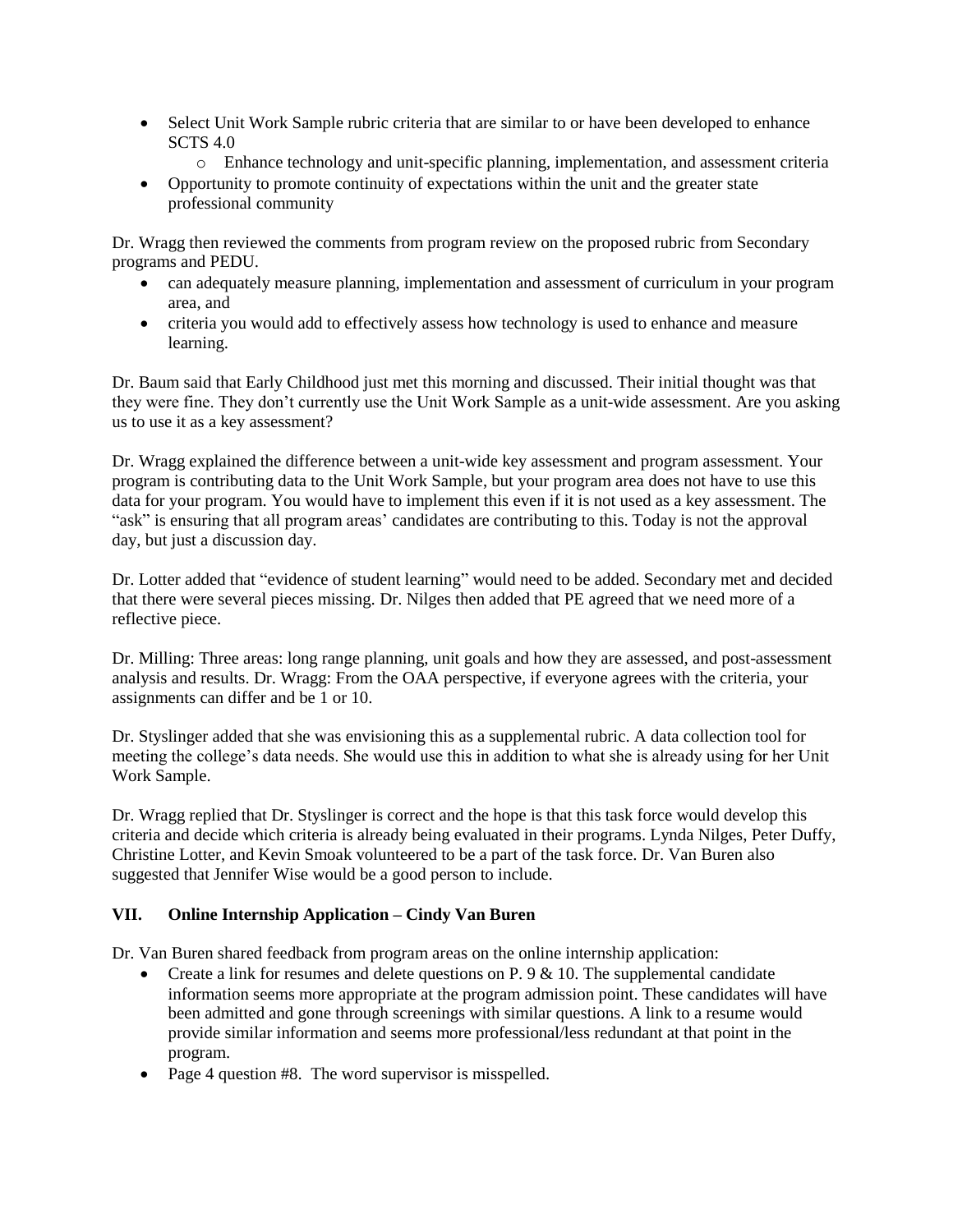- Page 7 first question is somewhat misleading. Maybe it should read, "You must complete an internship in grade band 2-3 and an internship in grade band 4-6. Rank your preferences below."
- Previous Practica/ Field Experience (Experience is misspelled.)
- Is there a reason it says "New" in front of Lex./Rich 5?
- Is there a reason the information at the end is the same as the beginning with the exception of the date?
- Are we giving interns too much "choice" in where they are placed? What is our Diversity formula for placements?

Mr. Dedmon added that for background information, the previous internship forms varied on what was asked to students regarding internship placements.

Dr. Van Buren said that proximity is always an issue for students, but this is not something that we can always accommodate. Maggie Frick will invest a lot of her time in learning the Chalk & Wire field experiences module which already has the diversity of every school in SC built into it. If we can start making placements through Chalk & Wire, we will be able to track where a student has been placed for every experience and get a better understanding of where they should be placed for the final internship.

Dr. Van Buren then asked if everyone approves of going to one online internship application. There was not any negative feedback. The Office of Assessment and Accreditation will ensure that the online internship application is ready so that Music can implement next week.

#### **VIII. Reading Courses – Lucy Spence**

Dr. Spence presented to the committee on EDRD 500 – Content Area Literacy and asked if there would be any student interest across program areas in enrolling.

- Offered in Spring 2017 on Mondays at 4:40-7:25
- Goal: The candidate will understand the foundations of literacy research and practice as integral to learning in content areas. The candidate will use reading, writing, listening, speaking, viewing, and doing in relation to visual art, foreign language, movement, music, and other content areas in teaching.

Dr. Ivashkovich said that she had MAT and MT Art students would be interested…at least 2 students.

Ms. Sanborn said that the bulk of students will be taking this next year with the new Read to Succeed requirements. Mr. Dedmon added that it will vary across programs as to when they will begin enrolling in this course. This course was designed for MAT and undergraduates, so all coordinators will need to ensure that the program adopted this course and that all MAT students are being advised that this is now a requirement.

Ms. Spence gave everyone a copy of the syllabus and asked that if the course affects anyone, to send numbers and schedules to her so that she can begin scheduling for next year.

Mr. Dedmon also added that EDRD 500 was approved by the state to meet the Read to Succeed requirements. Dr. Milling added that Dr. Spence did a great job in spear-heading this to ensure that we have a course that is relevant to K-12 students and thanked her for the work she did on this.